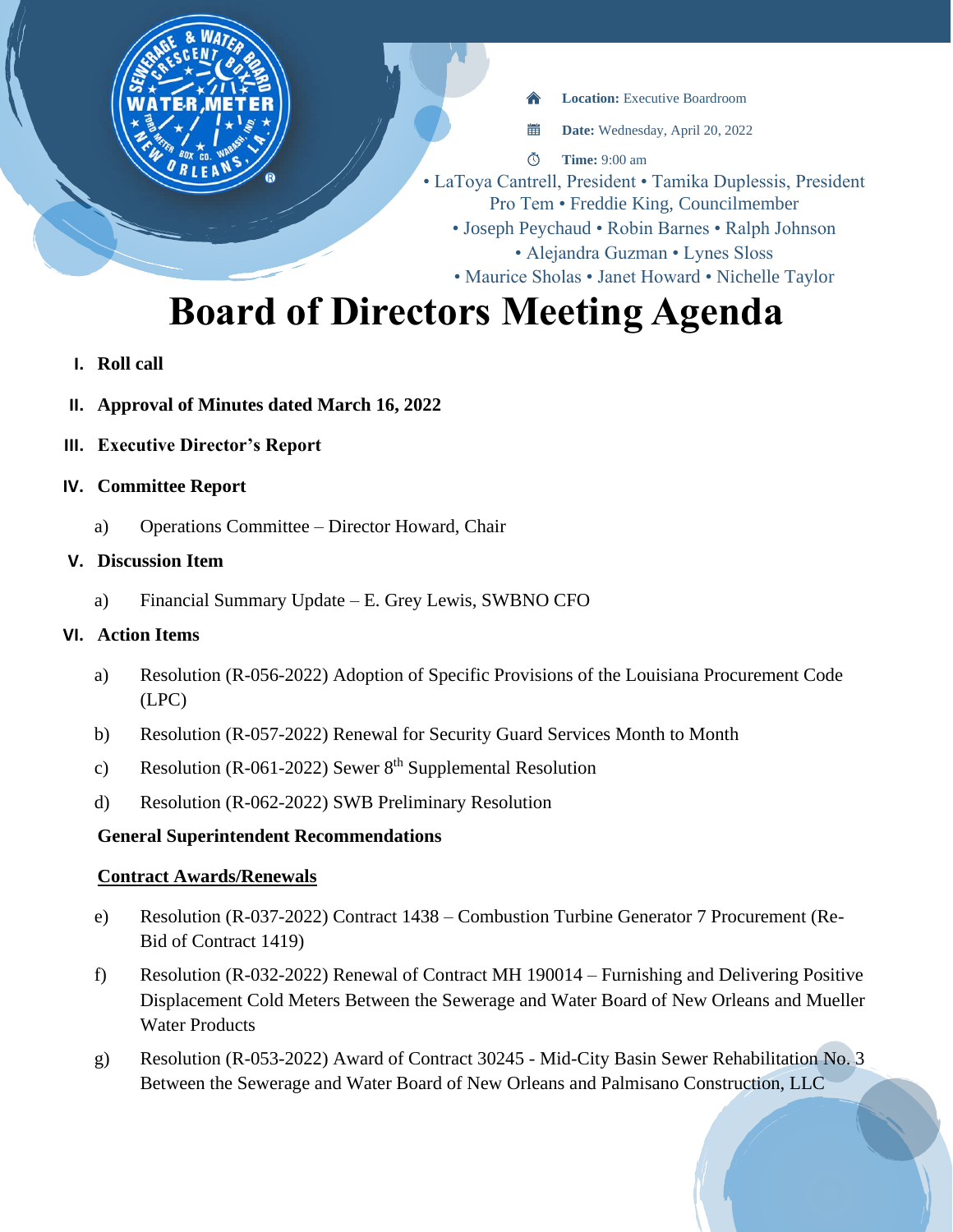

- **Location:** Executive Boardroom
- **Date:** Wednesday, April 20, 2022
- LaToya Cantrell, President Tamika Duplessis, President Pro Tem • Freddie King, Councilmember
	- Joseph Peychaud Robin Barnes Ralph Johnson • Alejandra Guzman • Lynes Sloss
	- Maurice Sholas Janet Howard Nichelle Taylor

# **Contract Change Orders**

- h) Resolution (R-040-2022) Ratification of Change Order No. 8 Contract 1403 Demolition of Abandoned C7 & C8 Basins and Other Site Improvements at the Carrollton Water Plant Between the Sewerage and Water Board of New Orleans and Cycle Construction Company, LLC
- i) Resolution (R-052-2022) Ratification of Change Order No. 6 Contract 30109 Sewer Pumping Station A Structural Rehabilitation Between the Sewerage and Water Board of New Orleans and Cycle Construction Company, LLC

## **Contract Amendments**

- j) Resolution (R-038-2022) Authorization of Amendment No. 9 to the Agreement Between the Sewerage and Water Board of New Orleans and Meyers Engineers, LTD for Design and Engineering Services for the Waterline Replacement Program
- k) Resolution (R-039-2022) Authorization of Amendment No. 8 to the Agreement Between the Sewerage and Water Board of New Orleans and Digital Engineering & Imaging, Inc. for Design and Engineering Services for the Waterline Replacement Program
- l) Resolution (R-041-2022) Authorization of Amendment No. 7 to the Agreement Between the Sewerage and Water Board of New Orleans and Mott MacDonald, LLC (successor interest to Lambert Engineers, LLC) for Design and Engineering Services for the Waterline Replacement Program
- m) Resolution (R-044-2022) Authorization of Amendment No. 8 to the Agreement Between the Sewerage and Water Board of New Orleans and Arcadis U.S., Inc. for Design and Engineering Services for the Waterline Replacement Program
- n) Resolution (R-045-2022) Authorization of Amendment No. 10 to the Agreement Between the Sewerage and Water Board of New Orleans and Stantec Consulting Services, Inc. (formerly MWH Americas, Inc.). for Design and Engineering Services for the Waterline Replacement Program
- o) Resolution (R-050-2022) Ratification of Amendment No. 5 to the Agreement Between the Sewerage and Water Board of New Orleans and Black & Veatch for Design and Engineering Services for the Sewer Pumping Station A Structural Rehabilitation Project